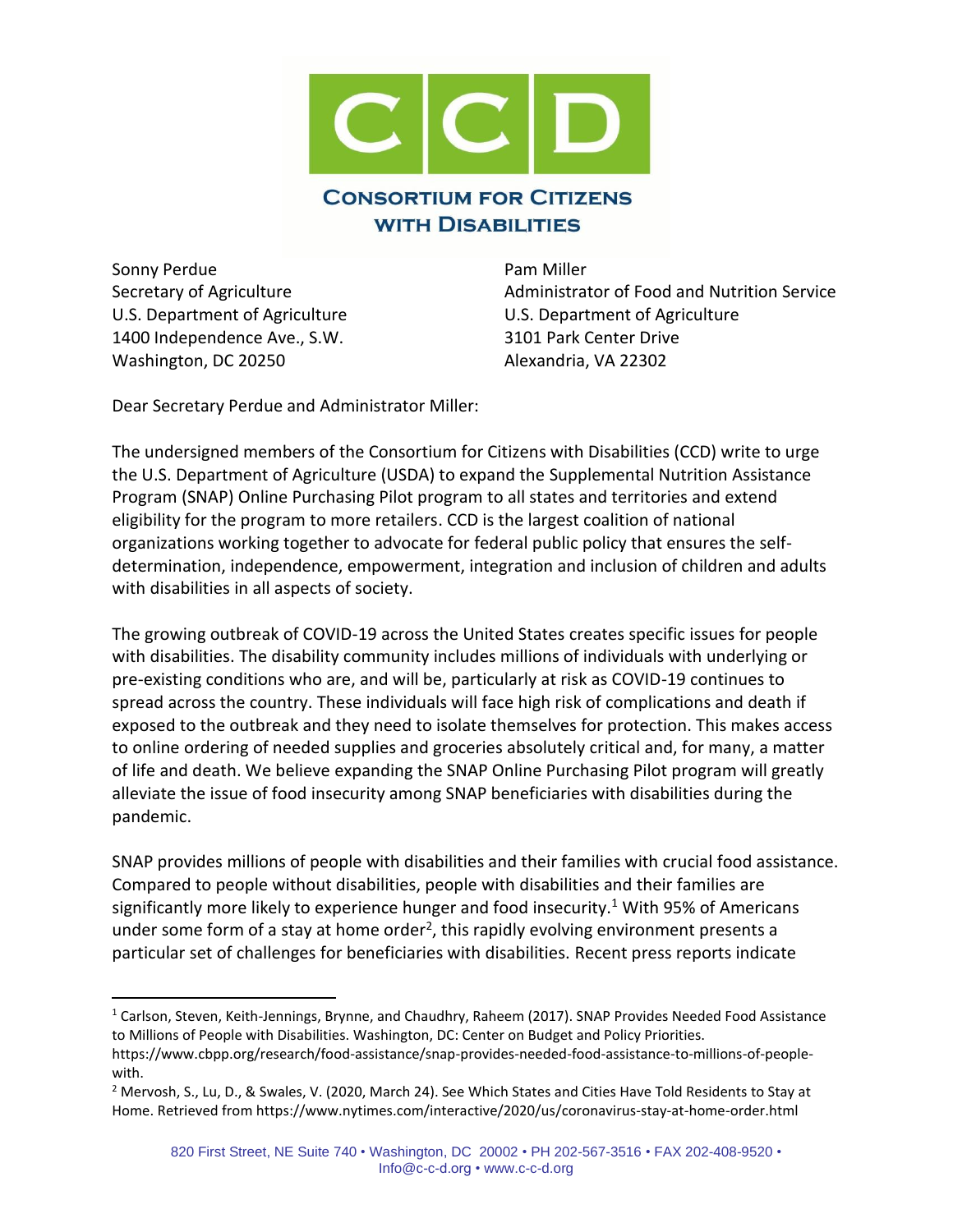some beneficiaries with disabilities are fearful of contracting the disease in a grocery store or infecting their families upon their return home. Some people with disabilities cannot drive or do not have access to an accessible vehicle and rely on public transit and paratransit to obtain groceries. Public transit service across the country is experiencing a severe reduction in operation because of the pandemic thus limiting people's ability to shop in person. Additionally, even if some beneficiaries with disabilities are able to drive to a grocery store that offers curbside pickup in the first place, this requires stops at gas stations and other exposures that increase their risk of infection more than if the groceries were delivered to their home.

For these reasons, we strongly urge USDA to proactively work with retailers who currently have the ability to accept online payments and offer grocery delivery to help them become eligible for the pilot program. This retail expansion will help ensure more beneficiaries have the opportunity to take advantage of the program in stores available in their community. Many beneficiaries with disabilities already face existing administrative barriers<sup>1</sup> in obtaining assistance. The inability of beneficiaries to order groceries online during the COVID-19 pandemic will almost certainly increase hunger and food insecurity and result in unnecessary death among some of our nation's most vulnerable populations.

We have been disappointed in USDA's response to requests to expand the SNAP Online Purchasing Pilot program. We do not believe that USDA's response to previous requests<sup>3</sup> that sole responsibility to expand the program lies with state agencies, their third-party processor, and any retailers who wish to participate in the pilot program is sufficient. While we understand concerns that the expansion of the program is a complicated process that must be worked through carefully to ensure a minimal amount of harm to the entire state's Electronic Benefit Transfer (EBT) system, Congressional intent as outlined in the 2018 Farm Bill made it clear that USDA should proactively expand the program. <sup>4</sup> The 2018 Farm Bill included online entities in the definition of retail food stores, continued to the Online Purchasing Pilot, and made it clear that Congress intended that there be nationwide implementation of online acceptance of SNAP benefits.<sup>5</sup> Unfortunately, since passage of the 2014 Farm Bill, which authorized the SNAP Online Purchasing Pilot program, only a handful of states have implemented the program. We believe that USDA should have taken more steps to proactively expand the program nationwide and, unfortunately, the negative effects on vulnerable populations that result from this failure are coming to light now because of the COVID-19 pandemic.

This unprecedented time calls for bold measures in order to ensure all people remain safe and healthy during and after the COVID-19 pandemic. Agencies across the federal government are taking extraordinary and innovative measures to address the alarming outbreak of the pandemic. USDA should not be an exception to this effort. We strongly urge USDA to treat the expansion of the SNAP Online Purchasing Pilot program to all states and territories and extend

<sup>&</sup>lt;sup>3</sup> T. (2020, April 13). NDRN Calls on USDA to Expand the SNAP Online Purchasing Pilot Program. Retrieved from https://www.ndrn.org/resource/ndrn-calls-on-usda-to-expand-the-snap-online-purchasing-pilot-program/ <sup>4</sup> Public Law 115–334—Dec. 20, 2018

<sup>5</sup> Sec. 4001 Public Law 115–334—Dec. 20, 2018